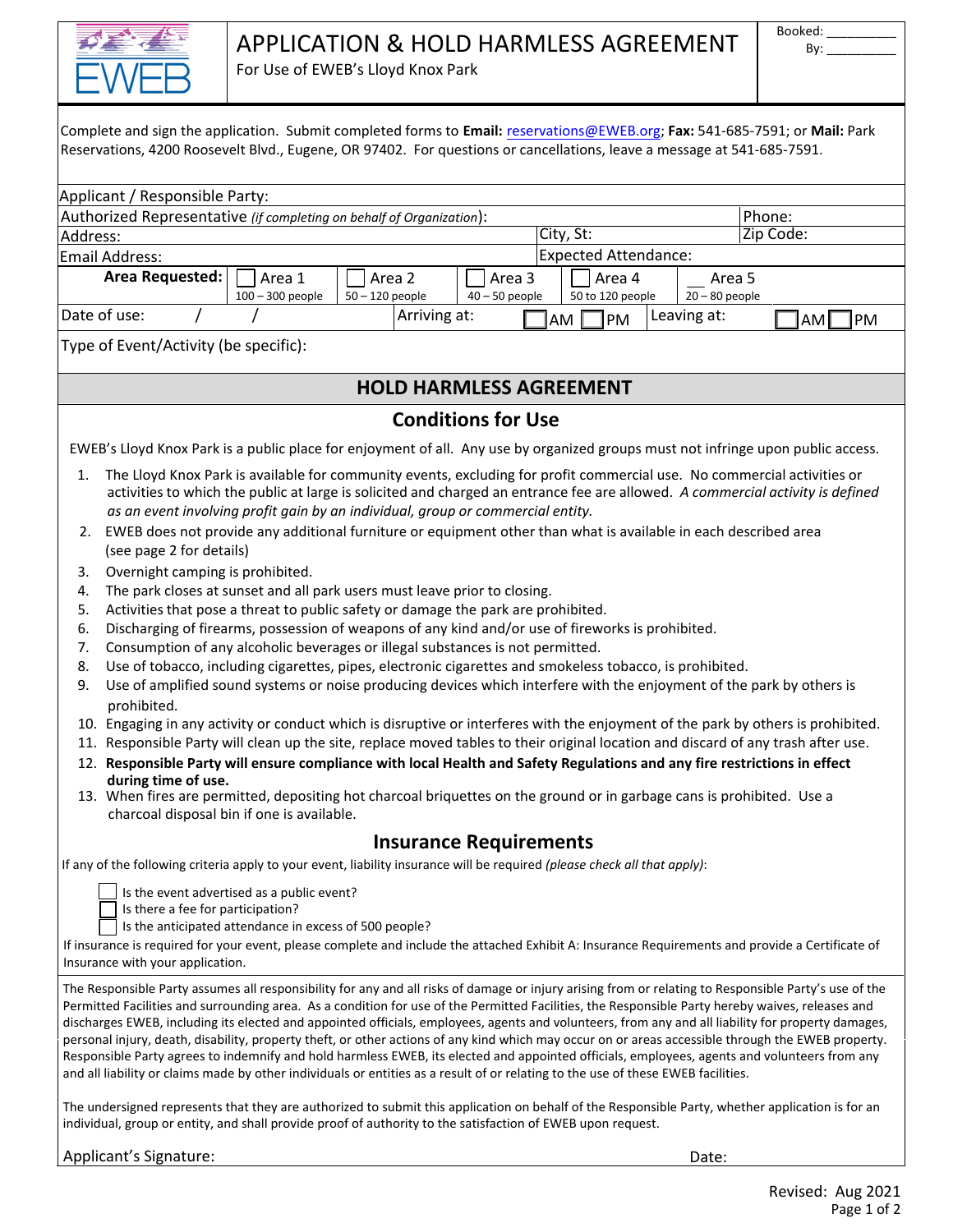# **Lloyd Knox Park General Information**

- Reservations are for the five group picnic areas only. The areas (Areas 1, 2, 3, 4 & 5) are marked.
- Reservations are made for groups of 20 to 300. Smaller groups are welcome on a first-come-first-served basis.
- ▶ The phone number for the Duty Operator covering Lloyd Knox Park at Leaburg is: 541-852-1906. Contact for horseshoes, volleyball or gate access.
- > The recreation field, horseshoe pits, and the sand volleyball courts cannot be reserved. Horseshoe and volleyball are available upon request.
- $\triangleright$  Upon request, the gates will be opened to allow disabled access during your reservation hours.
- $\triangleright$  You are free to tour the park at anytime during the park's operating hours. No appointment is necessary.
- $\triangleright$  EWEB reserves the right to exclude any individual, organization, or group from the premises.
- EWEB reserves the right to use these facilities at any time; however, reservations will not be canceled without at least 24 hours' notice.

*A copy of your reservation will be sent to you confirming your location, time and date. Please bring a copy of your reservation with you on the day of the event.*

| Area 1: | Large Groups of 100 to 300 people. This is an open area with tables. Electric and water facilities are<br>available and covered. Smaller groups (less than 100 people) may reserve this area two (2) weeks prior to the<br>event if no other spaces are available.                              |
|---------|-------------------------------------------------------------------------------------------------------------------------------------------------------------------------------------------------------------------------------------------------------------------------------------------------|
| Area 2: | Medium Sized Groups of 50 to 120 people. This is an open area with tables. Electric and water facilities are<br>available and covered. Smaller groups (less than 50 people) may reserve this area two (2) weeks prior to<br>the event if no other spaces are available.                         |
| Area 3: | Groups of 40 to 50 people. This is an open area with tables located near the water. There are only water<br>facilities and a covered shelf available in this area.                                                                                                                              |
| Area 4: | Groups of 50 to 120 people. This is a covered area with tables. Electric and water facilities are available. This<br>area is located near the water.<br>There is an open area, located near area 4, weddings are often performed near the lake and can accommodate<br>approximately 100 people. |
| Area 5: | Groups of 20 to 80 people. This is an open area called the Counsel Ring at the back of the park. It has a large<br>area for a bonfire, if fires are allowed. Electric and water facilities are available. There is a covered shelf area.                                                        |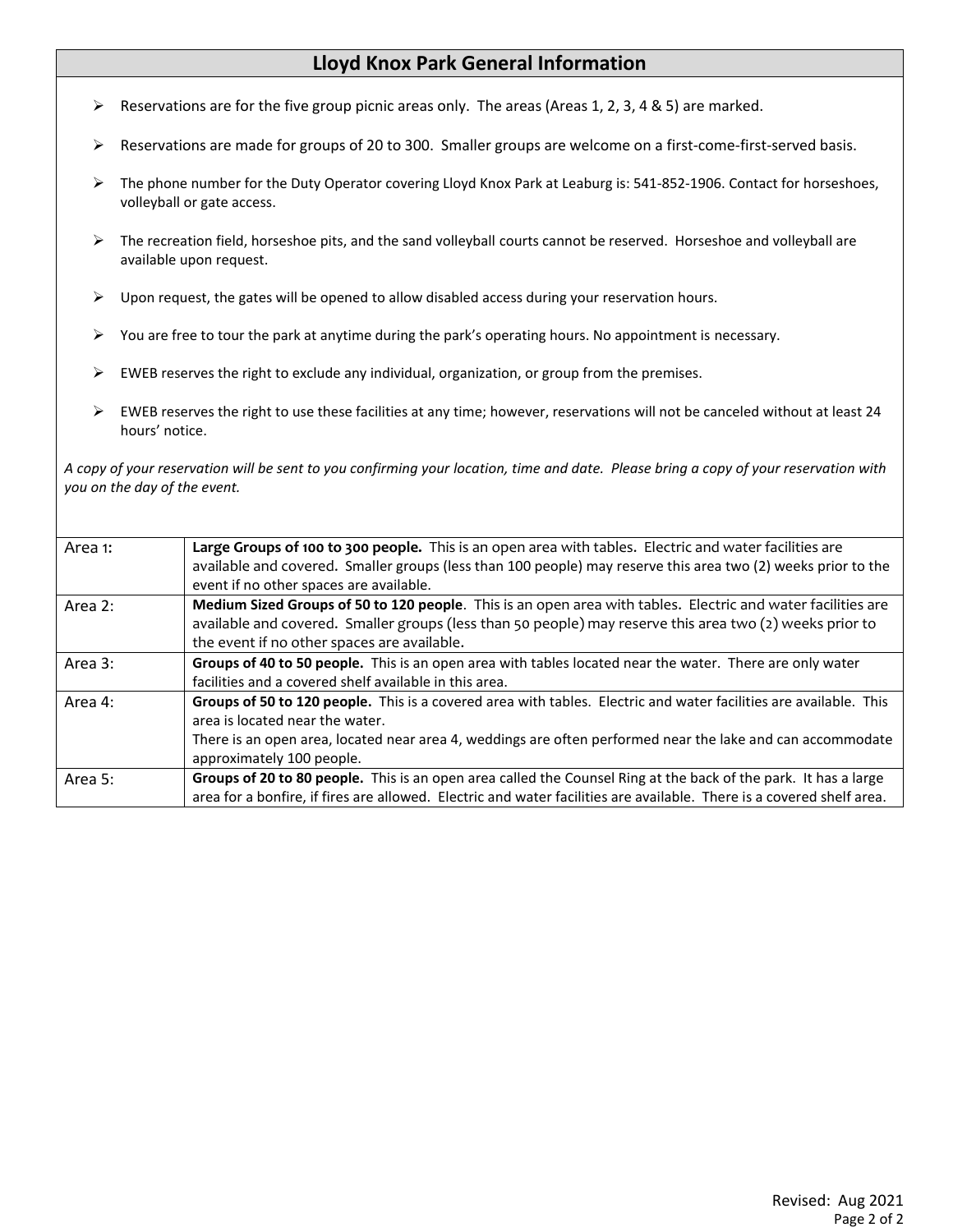

| <b>RESPONSIBLE PARTY INFORMATION</b> |
|--------------------------------------|
|--------------------------------------|

**Name**:

**Authorized Representative:** 

**Address:** 

**Phone:** 

**Email:**

**Date(s) of Use:**

**Property:**

#### **INSURANCE**

Responsible Party will carry the following required insurance during the date(s) listed above, at its own cost and expense:

## **COMMERCIAL / GENERAL LIABILITY**

Responsible Party will obtain, at Responsible Party's expense, and keep in effect during the term of this contract, Commercial General Liability Insurance covering bodily injury and property damage. Combined single limit per occurrence shall not be less than \$1,000,000. Each annual aggregate limit shall not be less than \$2,000,000.

#### **AUTOMOBILE LIABILITY**

Responsible Party will obtain, at Responsible Party's expense, and keep in effect during the term of this contract, Automobile Liability Insurance. This coverage may be written in combination with the Commercial General Liability Insurance. Combined single limit per occurrence shall not be less than \$1,000,000, or the equivalent.

#### **WORKERS' COMPENSATION**

All subject employers working under this contract are either employers that will comply with ORS 656.017 which requires them to provide Oregon workers' compensation coverage that satisfies Oregon law for all their subject workers, or employers that are exempt under ORS 656.126. [2003 c.794 §76c] In addition, Responsible Party will obtain, at Responsible Party's expense, and keep in effect during the term of this contract, Employers Liability insurance with a limit of not less than \$1,000,000.

## **CERTIFICATES OF INSURANCE**

As evidence of the insurance coverage required by this contract, Responsible Party will furnish Certificate(s) of insurance to EWEB, prior to commencement of this agreement. The insurance coverage required under